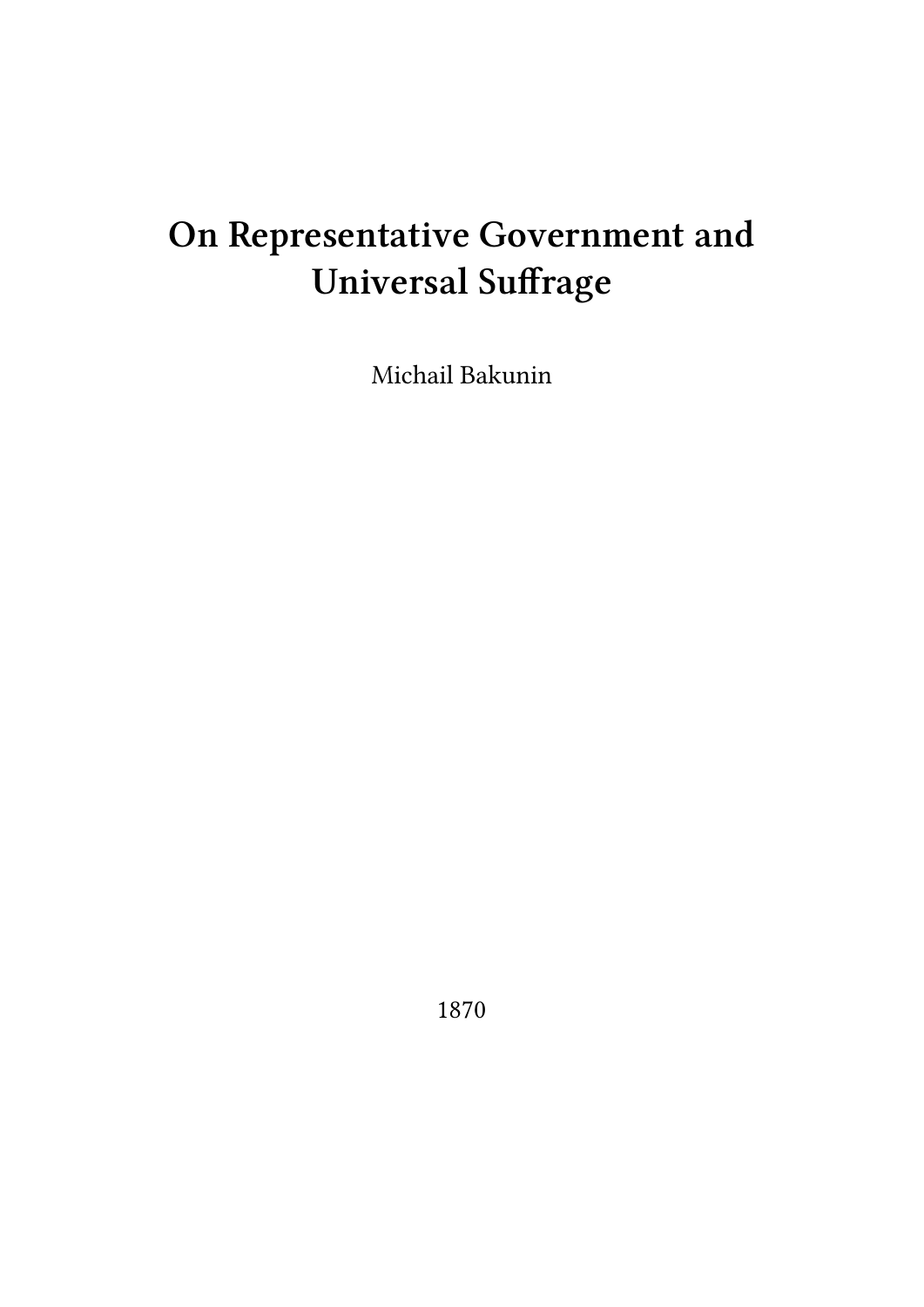## **Contents**

| On Representative Government and Universal Suffrage 4 |  |
|-------------------------------------------------------|--|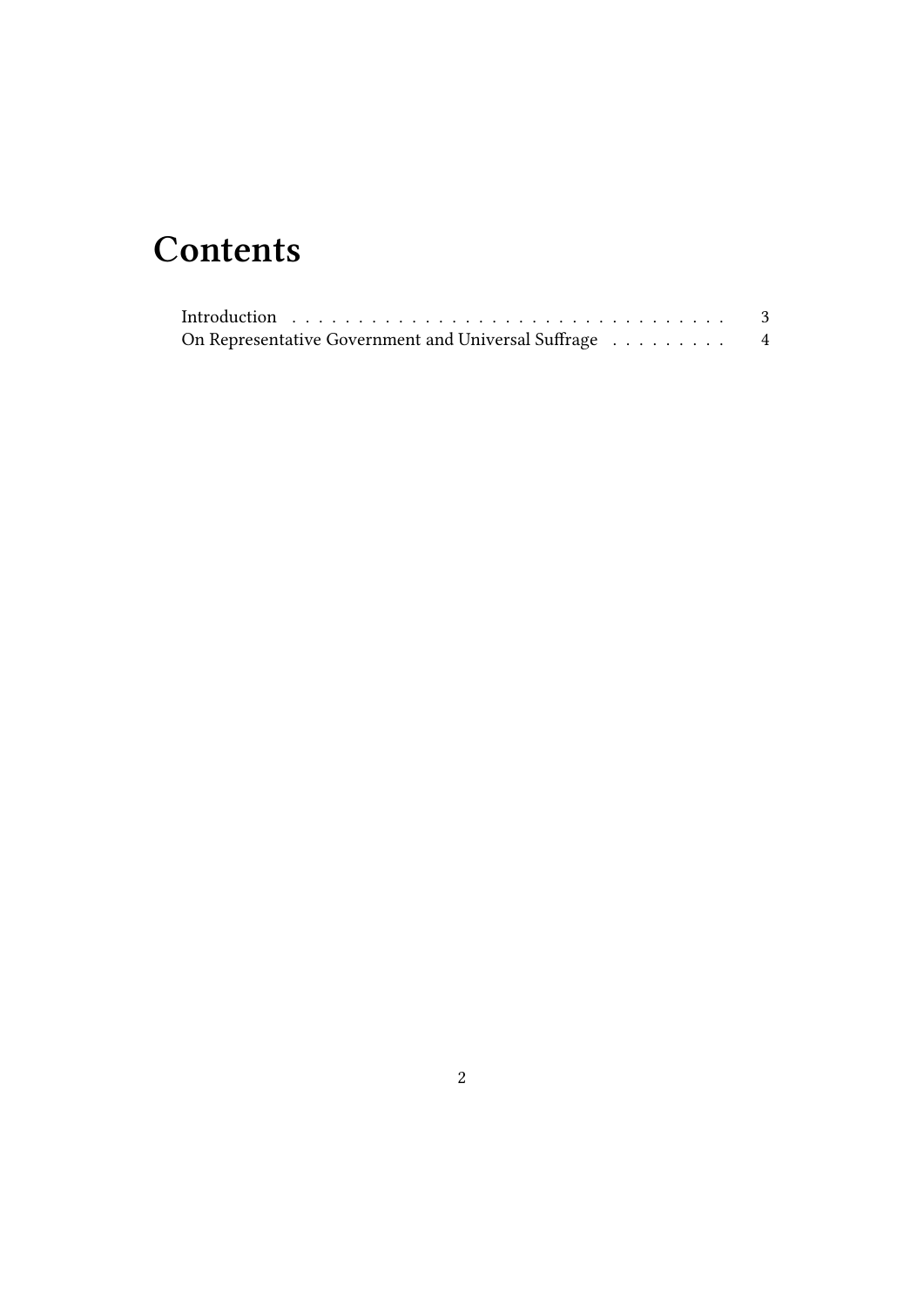## **Introduction**

Bakunin opposed workers' participation in bourgeois politics because he feared that participation would corrode the proletariat and perpetuate the establishment. His opposition to parliamentary government was sharpened during his polemics with the Marxist parties, who favored parliamentary action by the workers. Bakunin opposed universal suffrage insofar as it reinforced the bourgeois democratic state, but he never raised abstention from the electoral process to an inflexible article of faith. Under certain exceptional circumstances, he advocated temporary alliance with progressive political parties for specific, limited objectives. In a letter to his friend the Italian anarchist Carlo Gambuzzi, a former lawyer, Bakunin advised him to become a candidate for Deputy from Naples:

You will perhaps be surprised that I, a determined and passionate abstentionist from politics, should now advise my friends [members of the Alliance] to become deputies — this is because circumstances have changed. First, all my friends, and most assuredly yourself, are so inspired by our ideas, our principles, that there is no danger that you will forget, deform, or abandon them, or that you will fall back into the old political habits. Second, times have become so grave, the danger menacing the liberty of all countries so formidable, that all men of goodwill must step into the breach, and especially our friends, who must be in a position to exercise the greatest possible influence on events …

In a letter to another Italian anarchist, Celso Cerretti, written during the reaction that occurred in all of Europe after the fall of the Paris Commune in 1871, Bakunin noted that Spain was the only country where a revolutionary situation existed and in view of the special circumstances prevailing in that country advised temporary collaboration with the progressive political parties:

Letters that I receive from different parts of Spain indicate that the socialist workers are very effectively organized. And not only the workers but the peasants of Andalusia, among whom socialist ideas [have fortunately] been successfully spread — these peasants too are prepared to take a very active part in the coming revolution. While maintaining our identity, we must, at this time, help the political parties and endeavor later to give this revolution a clearly socialist character… . If the Revolution triumphs in Spain, it will naturally tremendously accelerate and spread the Revolution in all of Europe…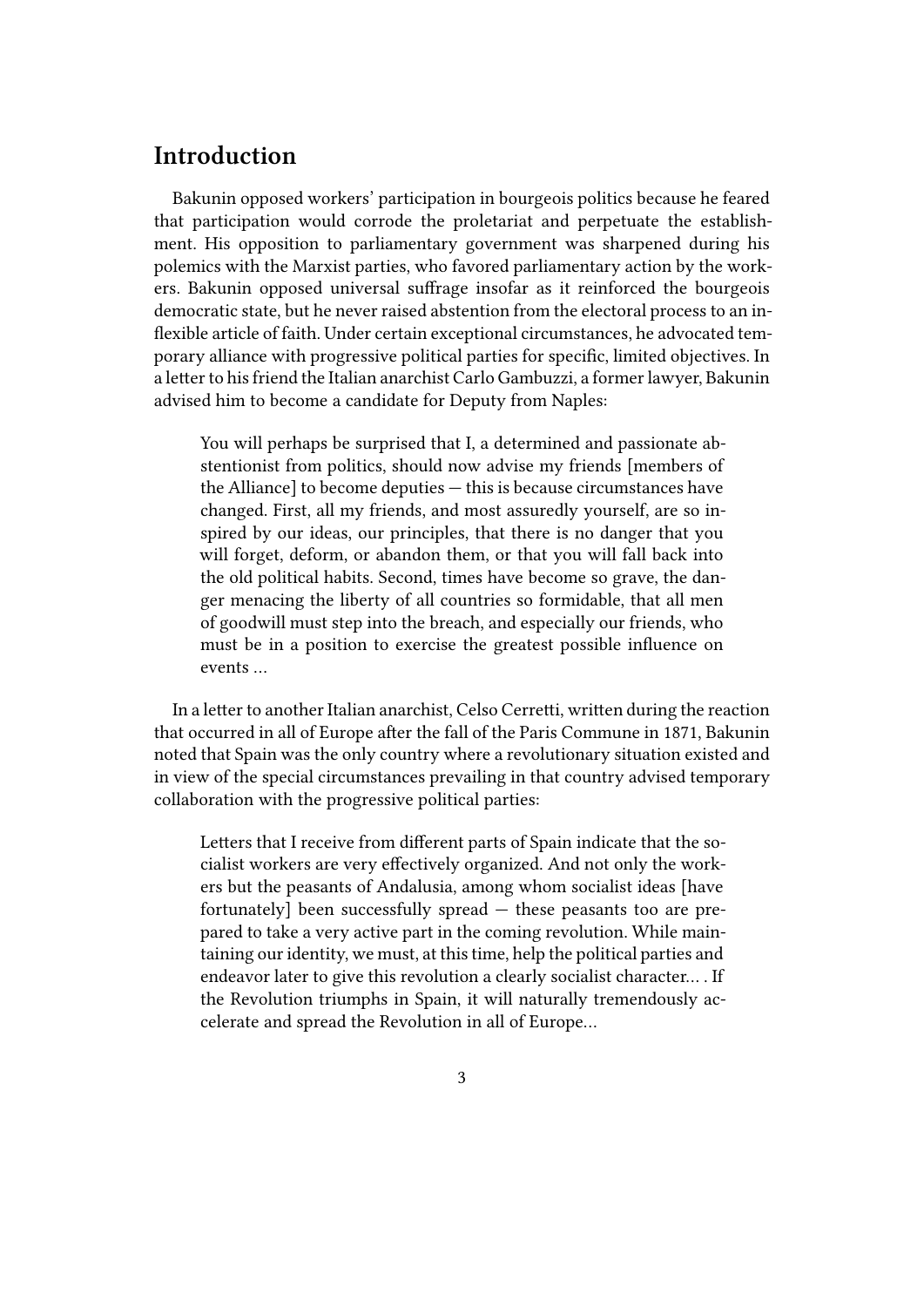## **On Representative Government and Universal Suffrage**

Modern society is so convinced of this truth: *every state, whatever its origin or form, must necessarily lead to despotism*, that countries which have in our time wrested a measure of freedom from the State have hastened to subject their rulers, even when these rulers emerged from revolution and were elected by all the people, to the strictest possible control. To safeguard their freedom, they depend on the real and effective control exercised by the popular will over those invested with public and repressive authority. In all nations living under representative government freedom can be real only when this control is real and effective. It follows, therefore, that if such control is fictitious, then the freedom of the people becomes likewise a complete fiction.

It would be easy to prove that nowhere in Europe is there real popular control of government, but we shall confine ourselves to Switzerland and see how popular control over the Swiss government is exercised. For what is true in this respect for Switzerland must hold even more for any other country. Around 1830, the most progressive cantons in Switzerland tried to safeguard their liberties by instituting universal suffrage. There were solid grounds for this movement. As long as our legislative councils were chosen by privileged citizens, and unequal voting rights between cities and rural areas, between patricians and plebeians, continued to exist, the officials appointed by these councils as well as the laws enacted by them could not have failed to perpetuate the domination of the ruling aristocracy over the nation. It therefore became necessary to abolish this regime and replace it by one honoring the sovereignty of the people, i.e., universal suffrage.

It was generally expected that once universal suffrage was established, the political liberty of the people would be assured. This turned out to be a great illusion. In practice, universal suffrage led to the collapse, or at least the flagrant demoralization, of the Radical party, which is so glaringly obvious today. The radicals [liberals] did not intend to cheat the people, but they. did cheat themselves. They were quite sincere when they promised to provide popular freedom by means of universal suffrage. Fired by this conviction, they were able to stir up the masses to overthrow the entrenched aristocratic government. Today, demoralized by the exercise of power, they have lost their faith in themselves and in their ideals; this explains the depth of their depression and the profundity of their corruption.

And, indeed, at first glance the idea of universal suffrage seemed so reasonable and so simple; once the legislative and executive powers emanate directly from popular elections, would not these powers faithfully reflect the will of the people?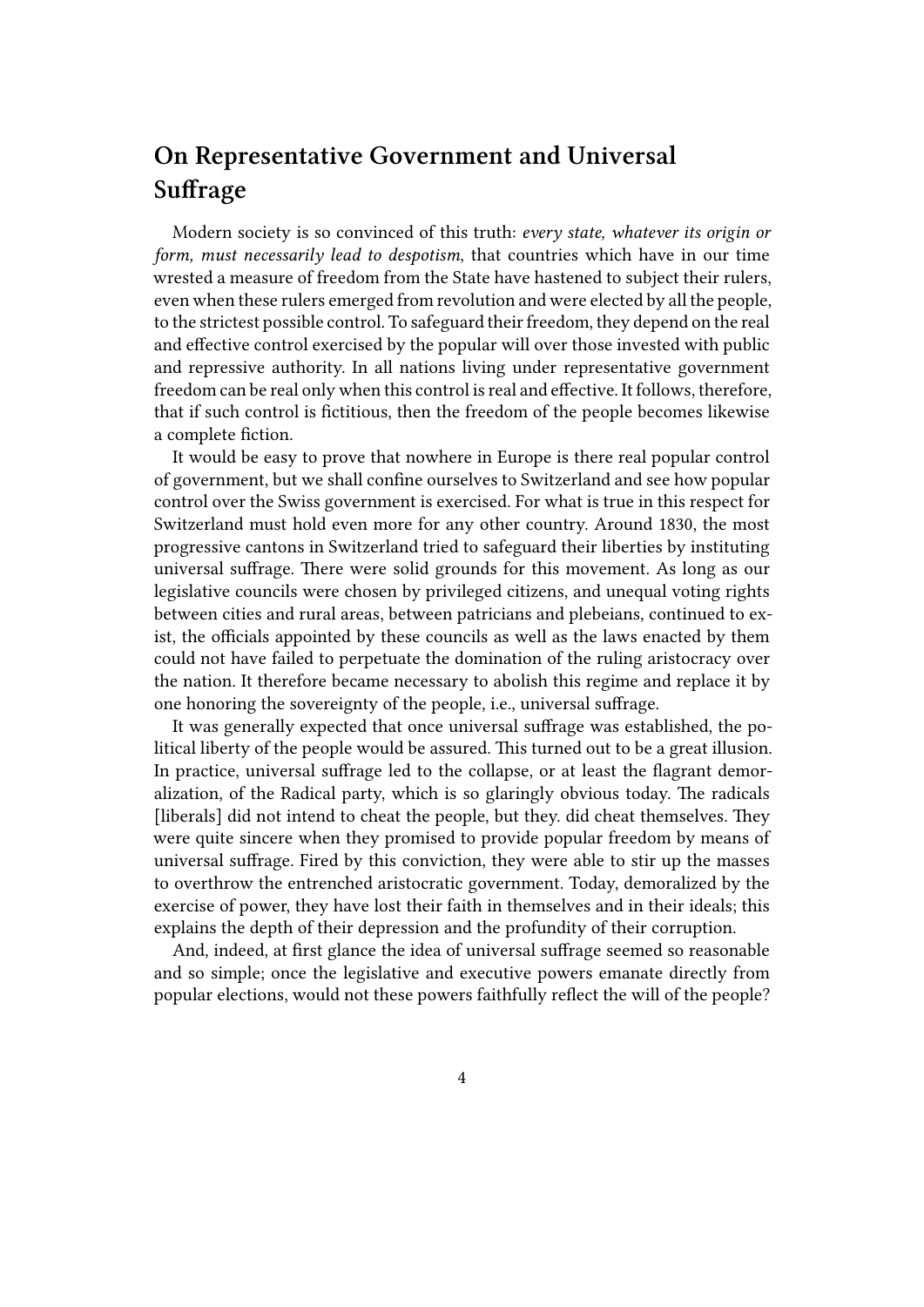And how could this popular will fail to produce anything other than freedom and general well-being?

The whole system of representative government is .in immense fraud resting on this fiction. that the executive and legislative bodies elected by universal suffrage of the people must or even can possibly represent the will of the people. The people instinctively reach out for two things: the greatest possible prosperity coupled with the greatest possible freedom to live their own lives, to choose, to act. They want the best organization of their economic interests coupled with the complete absence of all political power and all political organization, since every political organization must inescapably nullify the freedom of the people. Such is the dynamic aspiration of all popular movements.

But the ambitions of those who govern those who formulate and enforce the laws. are diametrically opposed to the popular aspirations. Irrespective of their democratic sentiments or intentions, the rulers by virtue of their elevated position look down upon society as a sovereign regarding his subjects. But there can be no equality between the sovereign and the subject. On one side there is the feeling of superiority necessarily induced by a high position; on the other, that of inferiority resulting from the sovereign's superior position as the wielder of executive and legislative power. Political power means domination And where there is domination. there must be a substantial part of the population who remain subjected to the domination of their rulers: and subjects will naturally hate their rulers. who will then naturally be forced to subdue the people by even more oppressive measures, further curtailing their freedom Such is the nature of political power ever since its origin in human society. This also explains why and how men who were the reddest democrats, the most vociferous radicals, once in power become the most moderate conservatives. Such turnabouts are usually and mistakenly regarded as a kind of treason. Their principal cause is the inevitable change of position and perspective. We should never forget that the institutional positions and their attendant privileges are far more powerful motivating forces than mere individual hatred or ill will. If a government composed exclusively of workers were elected tomorrow by universal suffrage, these same workers, who are today the most dedicated democrats and socialists, would tomorrow become the most determined aristocrats, open or secret worshippers of the principle of authority, exploiters and oppressors.

In Switzerland, as in all other nations, however egalitarian its political institutions may be, it is the bourgeoisie who rule and it is the working masses, including the peasants, who must obey the laws made by the bourgeoisie. The people have neither the time nor the requisite knowledge to participate in governmental functions. The bourgeoisie possess both; hence, not by right, but in fact, they hold the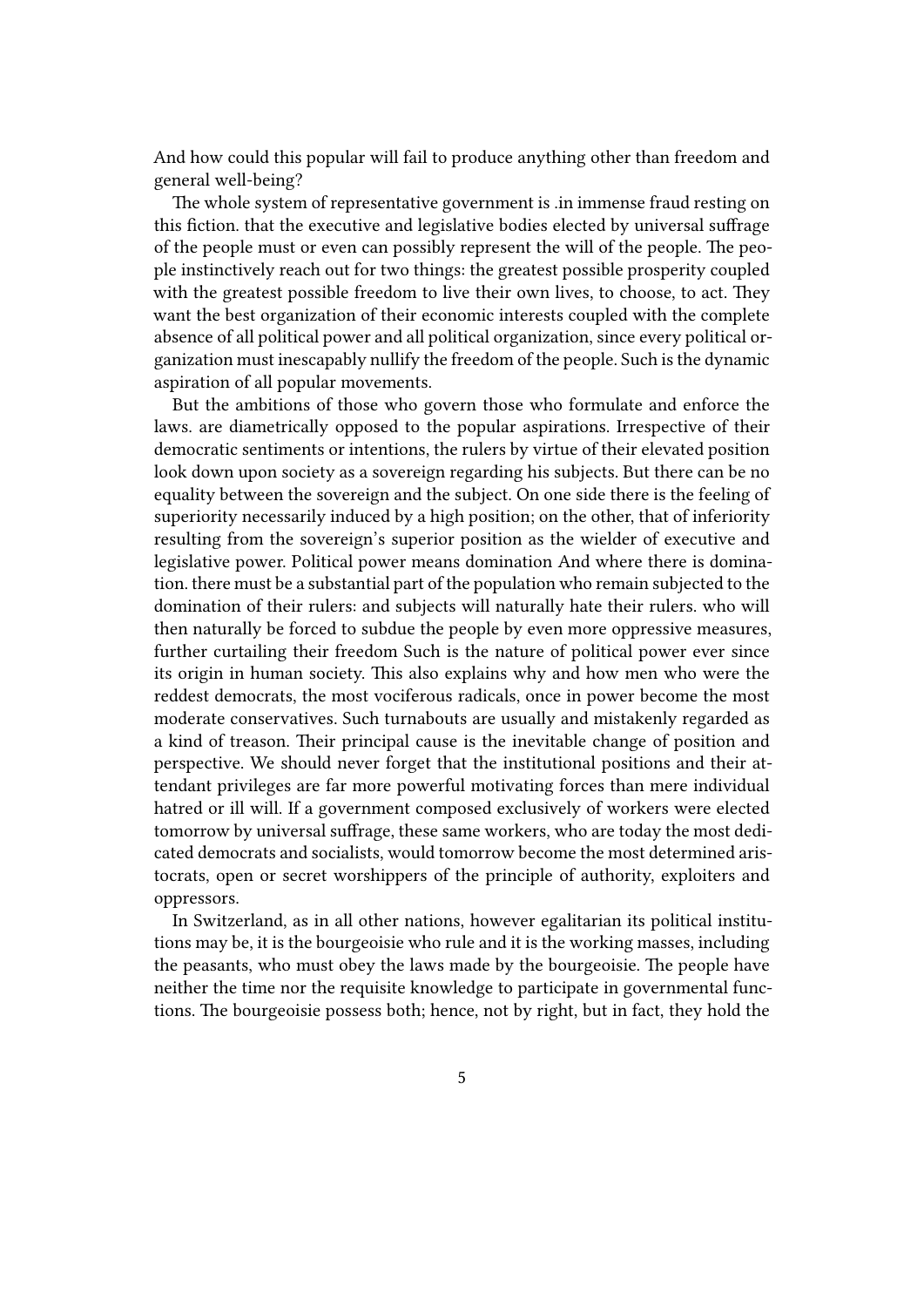exclusive privilege of governing. Political equality in Switzerland, as in all other countries, is therefore a puerile fiction, an absolute fraud.

Now, since the bourgeoisie by virtue of their economic and political privileges are so far removed from the people, how can their governing and their laws truly express the feelings, ideas, and will of the people? It is impossible, and daily experience demonstrates that in the legislative and all other branches of government, the bourgeoisie is primarily concerned with promoting its own interests and not the legitimate interests of the people. True, all district officials and legislators are directly or indirectly elected by, the people. True, on election day even the proudest bourgeois office seekers are forced to court their majesty, The Sovereign People. They come to the sovereign populace, hat in hand, professing no other wish than to serve them. For the office seeker this is an unpleasant chore, soon over and therefore to be patiently endured. The day after election everybody goes about his business, the people go back to toil anew the bourgeoisie to reaping profits and to political conniving. — They seldom meet and never greet each other till the next election when the farce is repeated… Since popular control in the representative system is the sole guarantee of popular freedom, it is obvious that this freedom too is wholly spurious.

To correct the obvious defects of this system, the radical democrats of the Zurich Canton introduced the *referendum,* direct legislation by the people. The referendum is also an ineffective remedy; another fraud. In order to vote intelligently on proposals made by legislators or measures advanced by interested groups, the people must have the time and the necessary, knowledge to study these measures thoroughly… . The referendum is meaningful only on those rare occasions when the proposed legislation vitally affects and arouses all the people, and the issues involved are clearly understood by everyone. But almost all the proposed laws are so specialized, so intricate, that only political experts can grasp how they would ultimately affect the people. The people, of course, do not even begin to understand or pay attention to the proposed laws and vote for them blindly when urged to do so by their favorite orators.

Even when the representative system is improved by referendum, there is still no popular control, and real liberty — under representative government masquerading as self-government — is an illusion. Due to their economic hardships, the people are ignorant and indifferent and are aware only of things closely affecting them. They understand and know how to conduct their daily affairs. Away from their familiar concerns they become confused, uncertain, and politically baffled. They have a healthy, practical common sense when it comes to communal affairs. They are fairly well informed and know how to select from their midst the most capable officials. Under such circumstances, effective control is quite possible, because the public business is conducted under the watchful eyes of the citizens and vitally and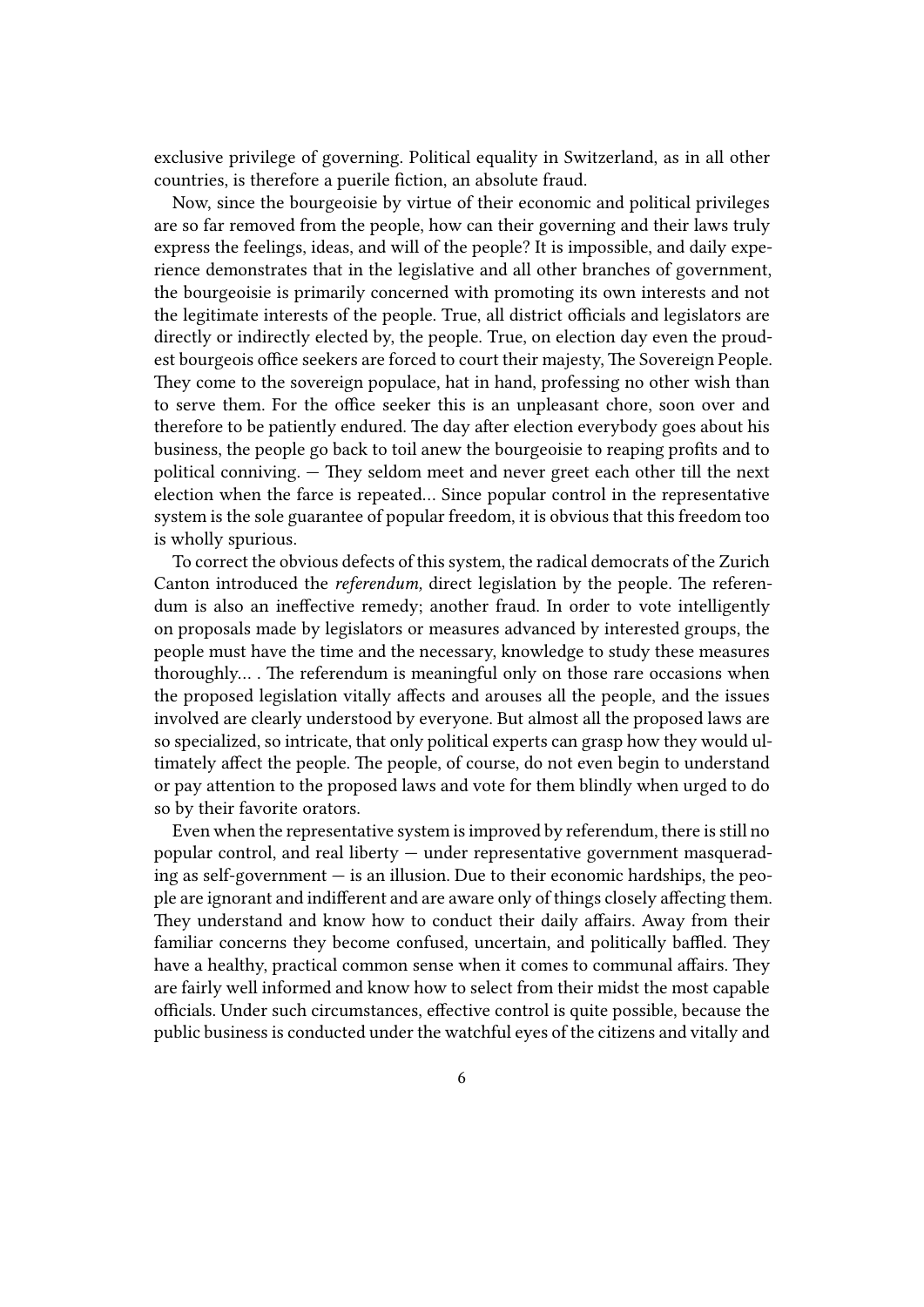directly concerns their daily lives. This is why municipal elections always best reflect the real attitude and will of the people.<sup>1</sup> Provincial and county governments, even when the latter are directly elected, are already less representative of the people. Most of the time, the people are not acquainted with the relevant political, juridical, and administrative measures; those are beyond their immediate concern and almost always escape their control. The men in charge of local and regional governments live in a different environment, far removed from the people, who know very little about them. They do not know these leaders' characters personally. and judge them only by their public speeches, which are packed with lies to trick the people into supporting them… If popular control over regional and local affairs is exceedingly difficult, then popular control over the federal or national government is altogether impossible.

Most of the public affairs and laws, especially those dealing with the well-being and material interests of the local communities and associations are settled in ways beyond the grasp of the people, without their knowledge or concern, and without their intervention. The people are committed to ruinous policies, all without noticing. They have neither the experience nor the time to study all these laws and so they leave everything to their elected representatives. These naturally promote the interests of their class rather than the prosperity of the people, and their greatest talent is to sugarcoat their bitter measures, to render them more palatable to the populace. Representative government is a system of hypocrisy and perpetual falsehood. Its success rests on the stupidity of the people and the corruption of the public mind.

Does this mean that we, the revolutionary socialists, do not want universal suffrage — that we prefer limited suffrage, or a single despot? Not at all. What we maintain is that universal suffrage, considered in itself and applied in a society based on economic and social inequality, will be nothing but a swindle and snare for the people; nothing but an odious lie of the bourgeois-democrats, the surest way to consolidate under the mantle of liberalism and justice the permanent domination of the people by the owning classes, to the detriment of popular liberty. We deny that universal suffrage could be used by the people for the conquest of economic and social equality. It must always and necessarily be an instrument hostile to the people, on which supports the *de facto* dictatorship of the bourgeoisie.

<sup>&</sup>lt;sup>1</sup> It can be gathered from the context that Bakunin, without explicitly saying so, refers not to great cities with hundreds of thousands or millions of inhabitants but to small or medium-sized communities where face-to-face democracy is practical.